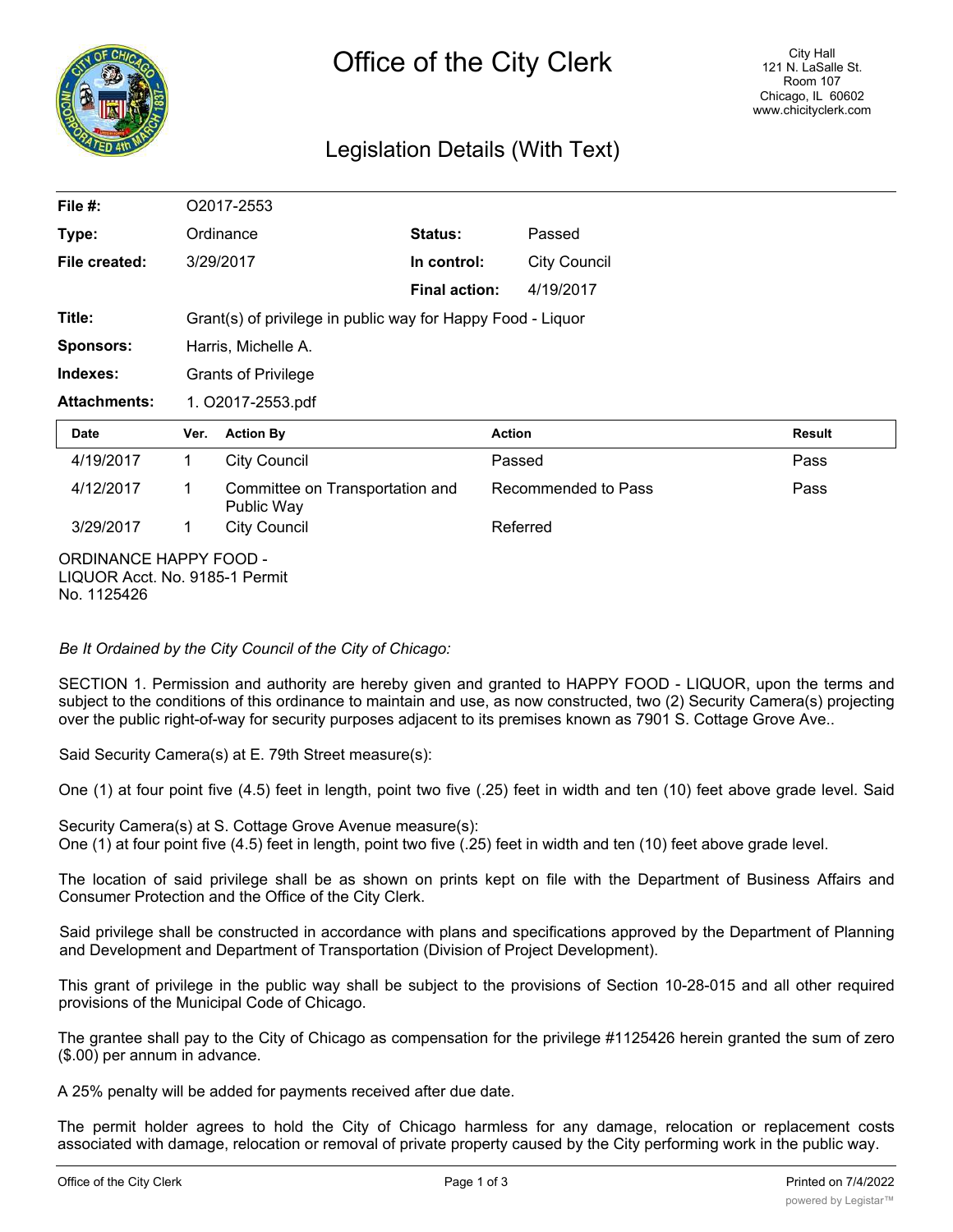Michelle A. Harris 8th Ward Page 1

Authority herein given and granted for a period of five (5) years from and after Date of Passage.

(Page 2 of 3)

https //attachment outlook office net/owa/xoidas@hotmail com/service svc/s/GetFileAtta

Department of Business Affairs and Consumer Protection Small Business Center - Public Way Use Unit City Hall - 121 N. LaSalle Street, Room 800 • Chicago, IL 60602 312-74-GOBIZ/312-744-6249 • (312) 744-1944 (TTY)